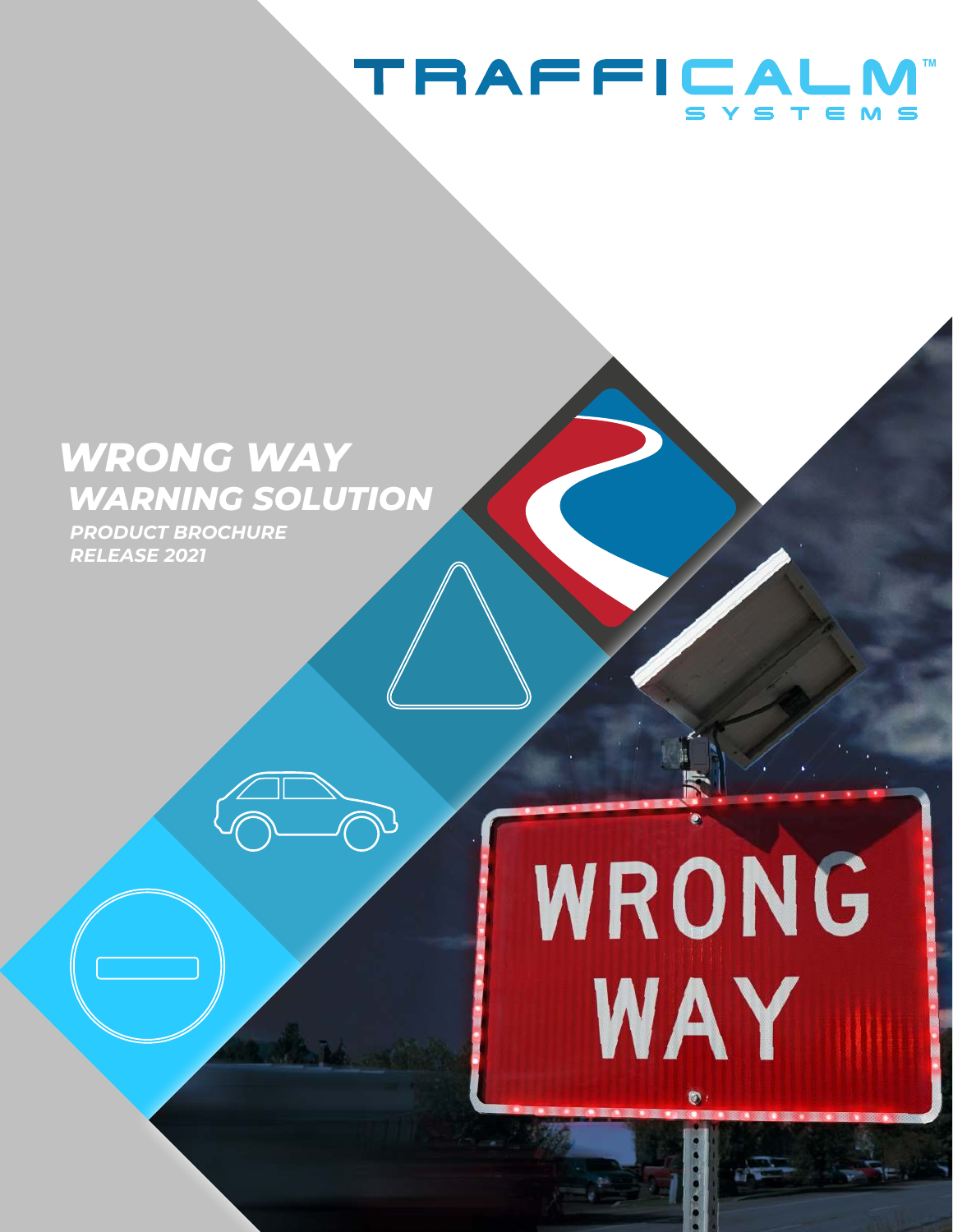# *WRONG WAY WARNING*

# **Powered by Collaborative Radars**

*The concept is simple, flashing sign enhancements (we call them rings) get driver's attention, regardless of the conditions. Live activation by way of collaborating radars dramatically improves response*

**DO NOT** 

**ENTER** 

WRÓNG

WAY

**Proven 88% (or better) turnaround rate after encountering the LED flashing signs before entering the mainline and causing a crash**

**Stretch budgets to cover every ramp and realize Vision Zero goals**

**Leverages patented wireless Radar Collaboration to ensure accuracy**

**TraffiCalm™ Wrong Way Solutions check all the boxes in a ruggedized design that will not let you down**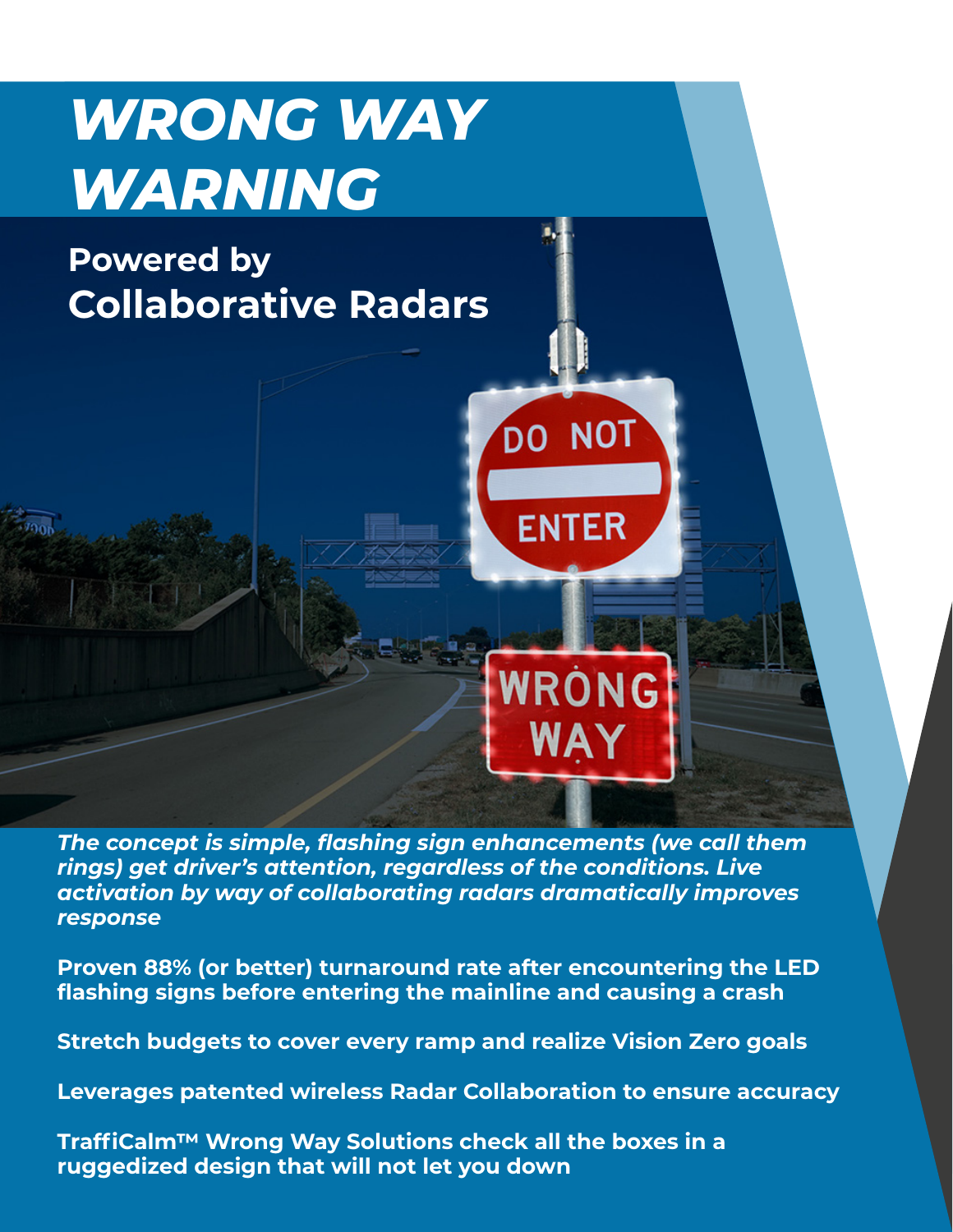# *Built For Vulnerable Roadways*

Engineered specifically to cover off ramps where wrong way entries pose a pending danger at high speeds

## *Affordable By Design*

Every component is thoughfully built or selected to maximize your budget

With our solution you can cover more ramps with the same budget

### *Astounding Accuracy*

When it comes to Wrong Way Mitigation false warnings can't be tolerated

Our patented wireless collaboration combines information from several radars to produce astounding reliability

No other solution excludes false positives as intuitively as our Wrong Way Warning Solution

# *Retrofit Installation*

Reuse existing signs, posts, and infrastructure

Capitalize on existing investment

Requires less planning and fewer permits

## *Proof Positive*

Historical data sets show a 88-100% turnaround rate at the flashing signs

Integrated activation data collection and reporting provides unequivocal evidence to each system's performance

Data reports export locally as a .csv for universal sharing and storage

# TRAFFICAL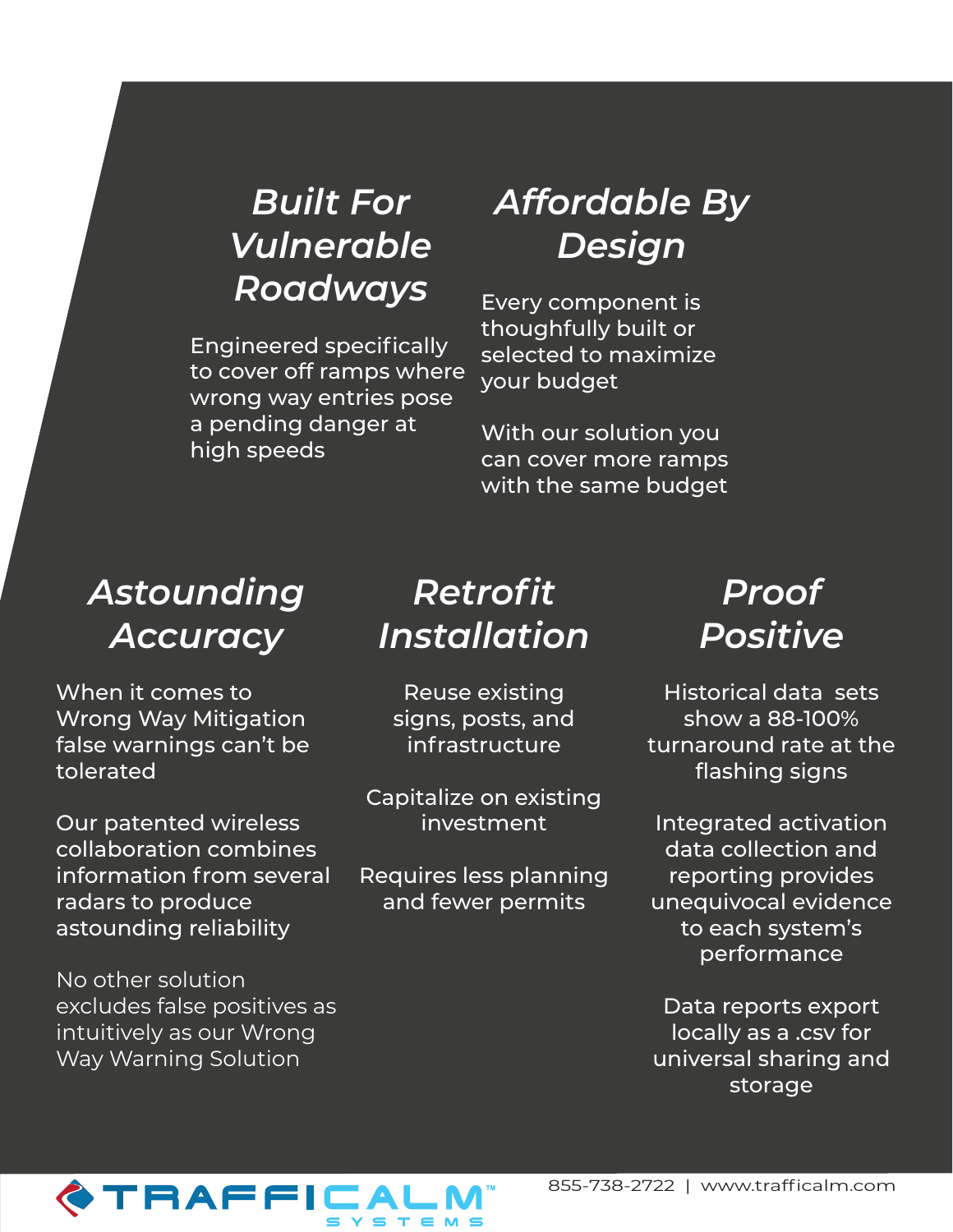# *The Magic of Collaboration*

TraffiCalm™ Products are designed to be familiar in any application. Wrong Way Warning Solutions are no different

With 4 basic components, you can build out hundreds of safety applications

One Controller commands a wireless network of many Collaborators each connected to Radars and/or Flashing Sign Rings

Easy to use TC-Connect configuration software can be accessed, without a download, from any Wi-fi equipped devicemaking setup a breeze, even for complex systems

### *Build With Just 4 Components*

*All approved on the FDOT APL, number 700-027-004*



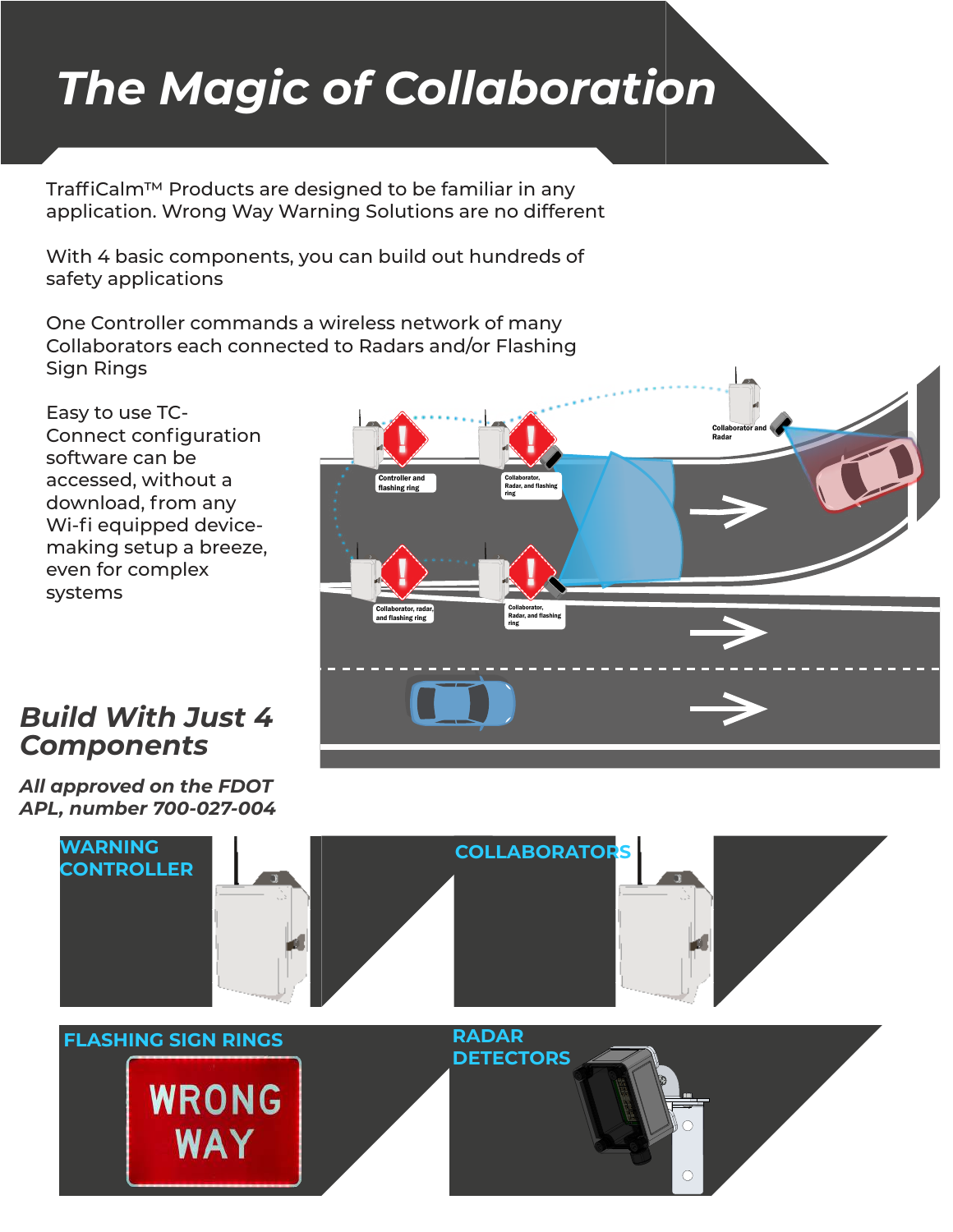#### **Warning Controller and Collaborators**

### *Specifications*

All Controller and Collaborator Models Feature:

#### *Physical Description*

- Mounting: Universal bracket accommodates most industry standard round or square posts of suitable load rating
- Nema 4x enclosure, all electronics potted
- Stainless fasteners used for corrosion resistance

#### *Input/Output*

- Inputs: 1 per controller, accept dry contact closure, optional input devices include Push Button, Environmental sensors, and others.
- Outputs: 2 per controller, 12W max requirement, output devices include Sign Rings, RRFBs, Beacons
- Radar Port: accepts input from TraffiCalm™ Lite Radar
- Alternative Sign Flashing: utilizes Radar Port + and -, radar input cannot be used in this scenario
- Light sensor for configurable autodimming feature
- *TC Connect™ Human Interface*
- WiFi Connectivity on any device No Internet Connection required
- Mode Selection: Collaboration, Push 2 Cross, etc.
- Configurable Flash Duration
- Unified Wireless Collaboration Activation and Setting
- Configurable auto dimming profiles *Other Info*
- Wireless activation within 100 mS
- Wireless range of 1000'/305m
- $-34^{\circ}$  C to  $+50^{\circ}$  C operating range (varies with battery type used)
- 5 year warranty, excluding batteries



Copyright © TraffiCalm™ Systems, 2020, all rights reserved

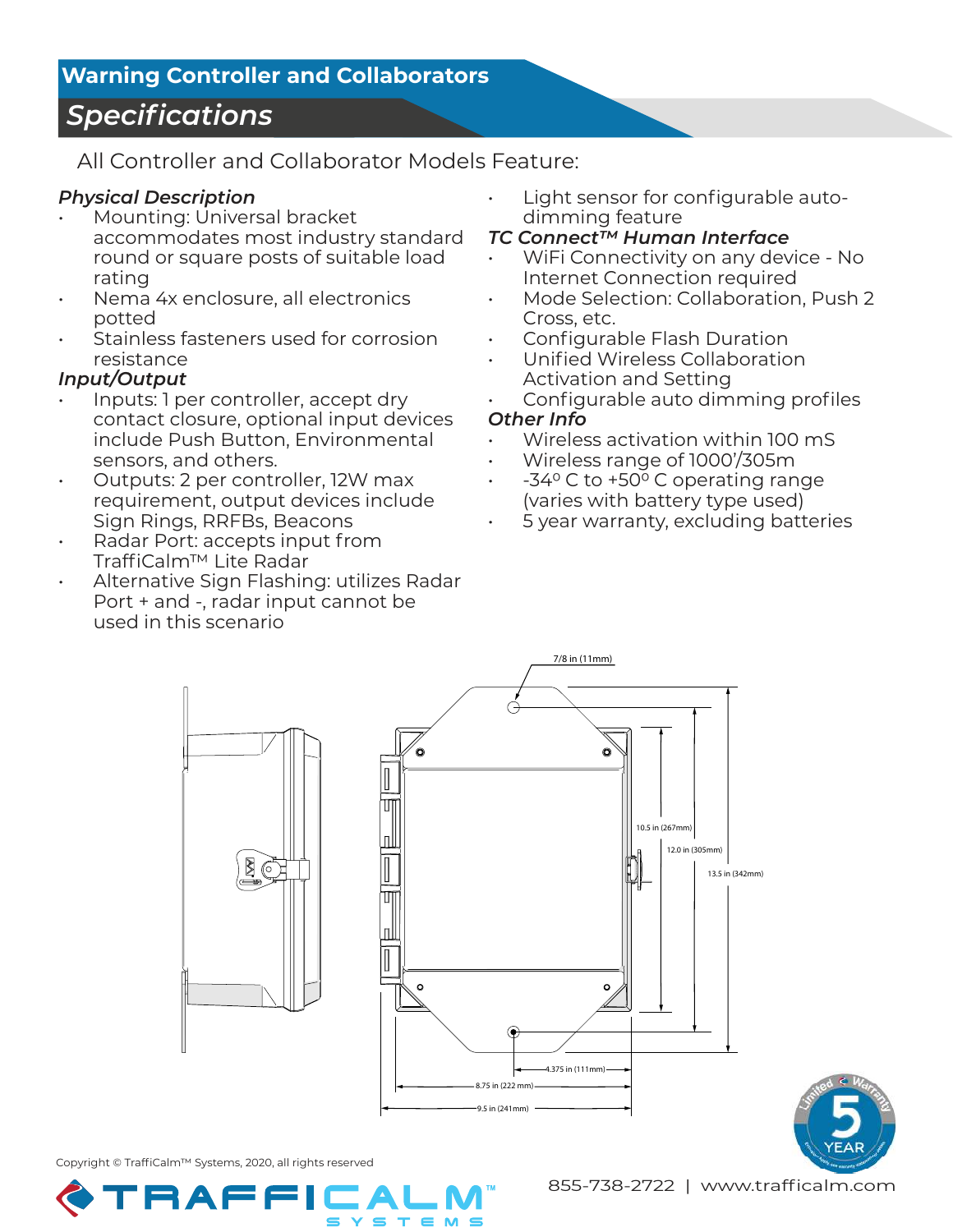

### **Wrong Way Sign Enhancement Ring**

**Flashing Sign System** Enhancement Rings are the next evolution in road signage. Designed to enhance existing road signs. Engineered to provide lightning fast installation, exceptional visibility in any condition, and intuitive driver calming beyond that of reflective sheeting.

### *Specifications*

#### Illumination

- LEDs configured around perimeter of sign, within border (fully MUTCD compliant design)
- LED Pitch: 1.9" (4.8cm) (on centers)
- Red LEDs with 30° Viewing Angle
- DG3 white reflective sheeting applied to ring face for natural appearance

#### Compatibility

• Integrates with all Trafficalm SA300 Controllers and Collaborators and can be speed (radar) activated

#### Environmental

- Nema 4x Enclosure
- Potted electronics (hermetically sealed)
- $-34^{\circ}$  C to + 60 $^{\circ}$  C operating range (-29° F to +140° F)

#### ionstruction

WRONG

**WAY** 

- 14 gauge 5052 aluminum construction
- Individually lensed LEDs recessed behind faceplate
- Ring Depth: 0.4"/10.0mm to minimize impact on natural sign appearance
- No mounting or wiring exposed on reverse of sign

A

WWR(0)|N|(G

 $\big/\Delta\big\backslash$ 

### *Details*

#### Physical Description

- Available Sizes: 36"x24", 42"x30", and 48"x36"
- Retrofits to any existing Wrong Way Sign manufactured to MUTCD requirements of corresponding size
- Mounting: all LED hardware mounted within the white border of the sign. Mounted either with adhesive backing or included self tapping screws. Rivets may be utilized to improve tamper resistance
- MUTCD compliant LED placement and usage
- 10ft. (3m) single cable extension to reach Controller or Collaborator

| Size    | MUTCD Sign   Part Number | Ring Width<br>(A) | Ring<br>Height $(B)$              | Ring Width LED Offset LED<br>(C) | (D)         | $\vert$ Count $\vert$ | Light<br>Output<br>(cd) | Power<br>(Watts) |
|---------|--------------------------|-------------------|-----------------------------------|----------------------------------|-------------|-----------------------|-------------------------|------------------|
| 36"x24" | M75-R3624-WR03           | 36"/91cm          | 24"/61cm                          | $.625$ "/1.6cm                   | 1.9"/4.8cm  | 48                    | 324000                  | 3.84             |
| 42"x30" | M75-R4230-WR03           | 42"/106cm         | $30\frac{\text{m}}{\text{76}}$ cm | .625''/1.6cm                     | 1.9"/4.8cm  | 60                    | 405000                  | 4.80             |
| 48"x36" | M75-R4836-WR03           | 48"/122cm         | 36"/91cm                          | .625"/1.6cm                      | 1.9''/6.1cm | 72                    | 486000                  | 5.76             |

#### **trafficalm.com | 1-855-738-2722 | sales@trafficalm.com**

B

 $\overline{\overline{c}}$ 

D

©2021 TraffiCalm Systems, INC All Rights Reserved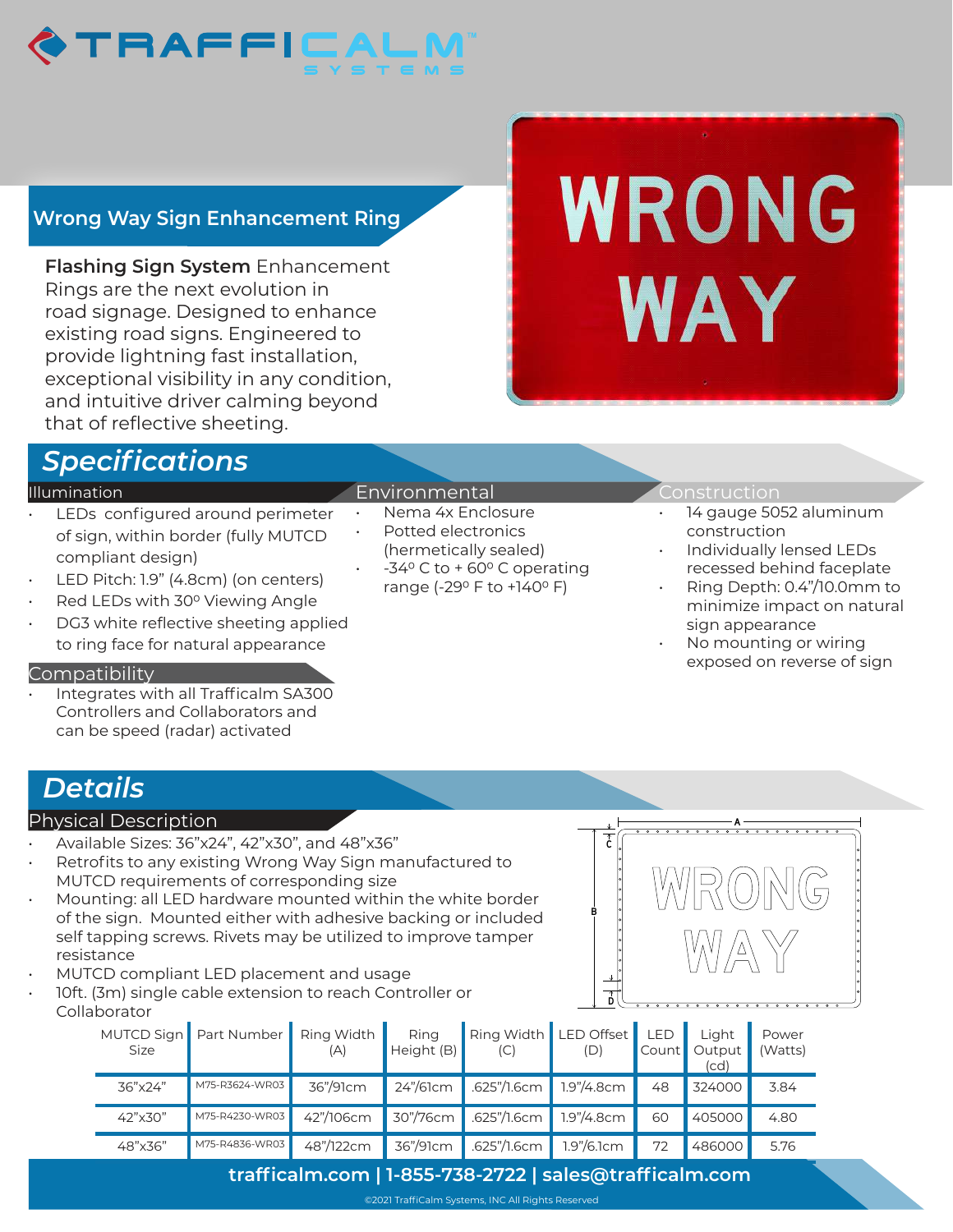

# **FLASHING**<br>SIGN SYSTEMS

#### **Do Not Enter Sign Enhancement Ring with Red LEDs**

**Flashing Sign System** Enhancement Rings are the next evolution in road signage. Designed to enhance existing road signs. Engineered to provide lightning fast installation, exceptional visibility in any condition, and intuitive driver calming beyond that of reflective sheeting.

### *Specifications*

#### Illumination

- LEDs configured around perimeter of sign, within border (fully MUTCD compliant design)
- LED Pitch: 1.9" (4.8cm) (on centers)
- Red LEDs with 30° Viewing Angle
- DG3 white reflective sheeting applied to ring face for natural appearance

#### Compatibility

Integrates with all Trafficalm Controllers and Collaborators and can be push button, speed (radar), time clock, or sensor activated

### *Details*

#### Physical Description

#### • Available Sizes: 36", 48"

- Retrofits to any existing Do Not Enter Sign manufactured to MUTCD requirements of corresponding size
- Mounting: all LED hardware mounted within the white border of the sign. Mounted either with adhesive backing or included self tapping screws. Rivets may be utilized to improve tamper resistance
- MUTCD compliant LED placement and usage
- 10ft. (3m) single cable extension to reach Controller or Collaborator

| Size    | MUTCD Sign   Part Number   Ring Width |           | Ring<br>Height            | Ring Width LED Offset LED |            |    | Light<br>Count Output<br>(cd) | Power<br>(Watts) |  |  |  |
|---------|---------------------------------------|-----------|---------------------------|---------------------------|------------|----|-------------------------------|------------------|--|--|--|
| 36"x36" | M75-R3636-WR06                        | 36"/91cm  | 36"/61cm                  | $.625$ "/1.6cm 1.9"/4.8cm |            | 72 | 486000                        | 5.76             |  |  |  |
| 48"x48" | M75-R4848-WR06                        | 48"/106cm | $48^{\prime\prime}/76$ cm | $.625$ "/1.6cm            | 1.9"/4.8cm | 84 | 567000                        | 6.72             |  |  |  |



#### Environmental

- Nema 4x Enclosure Potted electronics
- (hermetically sealed)
- $-34^{\circ}$  C to + 60 $^{\circ}$  C operating range (-29° F to +140° F)

#### onstruction

- 14 gauge 5052 aluminum construction
- Individually lensed LEDs recessed behind faceplate
- Ring Depth: 0.4"/10.0mm to minimize impact on natural sign appearance
- No mounting or wiring exposed on reverse of sign